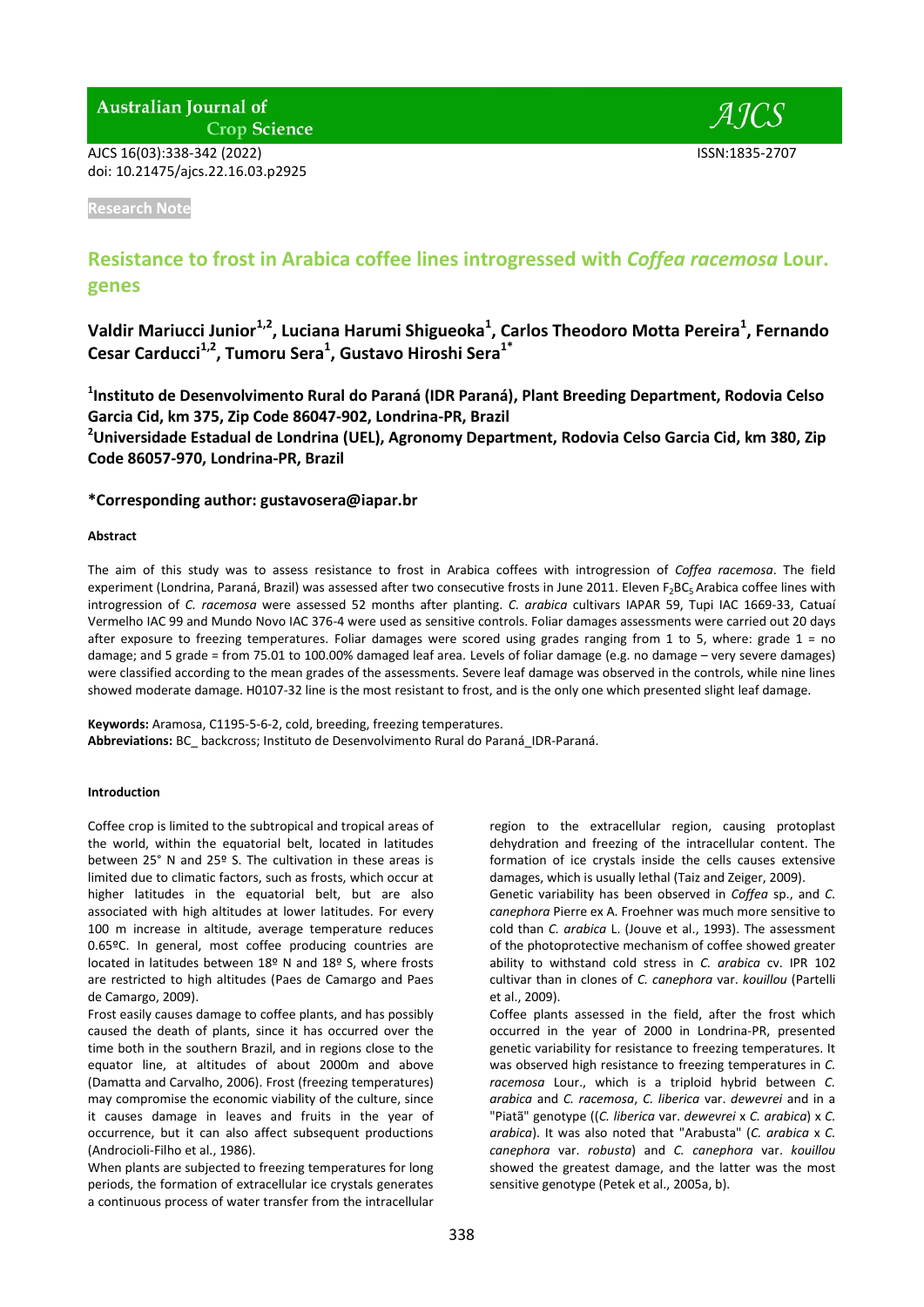So far, there are no Arabica coffee cultivars with good level of resistance to freezing temperatures. Instituto de Desenvolvimento Rural do Paraná (IDR-Paraná) has Arabica coffee lines carrying *C. racemosa* genes with probable resistance to frost. Therefore, the aim of this study was to assess resistance to frost in Arabica coffee lines carrying *C. racemosa* genes.

#### **Results and discussion**

In all the controls, mean leaf damage was severe, and significantly differed from all  $F_2RC_5$  lines. Eight lines were more tolerant than controls, and showed moderate leaf damage. H0107-32 line stood out for statistically differing from these eight lines, besides presenting slight foliar damage (Table 1).

All sensitive controls present 100% of plants with a score greater than or equal to 3.0, that is, with a percentage of the damaged leaf area greater than 25%, with the exception of 'Mundo Novo' with 8.33% of plants with a score of 2.0. All Catuaí Vermelho IAC 81 plants had a 4.0 score (Table 2).

Genotypes with more than 50% plants with grades lower or equal to 2.0 were H0103-6, H0115-6, H0109-11 and H0107- 32, especially the latter, which had 60% plants with grade 1 (no damage).

In other study under field conditions, it was observed that the first symptoms of damage appeared in leaves when temperature reached -2.0 °C, while severe and general damage occurred only when the minimum temperature was below -3.0 °C. When the temperature reached -4.5 °C, there was total damage of plants (Paes de Camargo and Salati, 1966). Similar results were obtained in a controlled environment by Manetti-Filho and Caramori (1986), who observed in Catuaí Vermelho IAC 81 slight to moderate damage at -2 °C; moderate to severe damage at -3ºC; and severe damage at -4 °C. Furthermore, they demonstrated that the effect of freezing temperatures is aggravated with an increase in the exposure time. Therefore, since in the sensitive controls the foliar damage is severe, it is probable that the temperature in the experiment of the present study was equal to or less than -3ºC, although it was registered - 7ºC in the grass.

The controls Catuaí and Tupi showed severe damage, while slight damage was observed in H0107-32, which originated from two backcrosses of Tupi and one backcross of Catuaí with IAPAR 81185. Thus, it can be inferred that IAPAR 81185 is the resistance source, and that it is an  $F_2$  plant originated from the genotype F<sub>1</sub>RC<sub>2</sub> C1195-5-6-2 c.950 Ep209. *Coffea racemosa* may have been source of resistance to frost of IAPAR 81185, since some studies suggest that this species is resistant. In a field study carried out in July 2000, when there was a severe frost (minimum temperature in the meteorological shelter of -1.3ºC) in Londrina, *C. racemosa* and a triploid hybrid (*C. arabica* x *C. racemosa*) presented high resistance to cold (Petek et al., 2005b). "C1195-5-6-2" is an important genotype used in Brazilian breeding programs, aiming at transferring resistance to leaf miner (*Leucoptera coffeella*) (Medina-Filho et al., 1977a, b), resistance to bacterial-halo-blight (Andreazi et al., 2018), tolerance to drought (Medina Filho et al., 1977a; Carvalho et al., 2017), besides resistance to frost, as observed in the present study. All the traits are inherited from *C. racemosa* species. There is the possibility that, in this species, the mechanism that promotes resistance to freezing temperatures is the same as that of tolerance to drought. Physiological studies should be

carried out to elucidate the mechanism that promotes resistance to frost in *C. racemosa*.

The frosts that frequently occurred in most coffee producing areas in Brazil, especially in the state of Paraná, was a factor that encouraged farmers to quit the activity (Caramori and Manetti Filho, 1993; Paraná, 2014). Cultivars of the Catuaí and Mundo Novo groups, besides IAPAR 59 and Tupi IAC 1669-33, are widely planted in Paraná, and all of them were sensitive to frost. Therefore, it is extremely important to obtain cultivars that are resistant to frost from these Arabica coffee lines carrying *C. racemosa* genes. Since the lines are still in the  $F_2$  generation, genes of resistance to frost are in heterozygous condition. Segregating sensitive plants within these lines increased the mean leaf damage (Table 2). It is possible that some lines, such as H0107-32, have greater number of genes of resistance to frost, which allowed lower mean damage than the other lines (Table 1). In H0107-32, 60.00% plants had grade 1. In the other lines, it was observed 6.67% plants, at maximum, with grade 1 (Table 2). Individual plants within these  $F_2RC_5$  lines will be selected for generation advance, in order to identify resistant  $F_2RC_5$  lines, and to obtain homozygous cultivars.

### **Materials and methods**

#### *Plant materials*

We assessed  $11 F_2BC_5$  lines derived from backcrosses (BCs) of different Arabica coffee genotypes, with an F2 plant of the C1195-5-6-2 genotype (Table 3). C1195-5 coffee was originated from a spontaneous hybridization between *C. arabica* and *C. racemosa* (C1195). C1195-5 was backcrossed twice with *C. arabica*, originating the  $F_1BC_2$  progeny, which was denominated C1195-5-6-2. At IDR-Paraná, it was carried out several backcrosses of different cultivars with an  $F_2$  plant (IAPAR 81185) of the  $F_1BC_2$  genotype (C1195-5-6-2 Ep209 c.950) (Fig. 1), identified as resistant to frost between 1980s and 1990s.

Cultivars of *C. arabica* IAPAR 59, Tupi IAC 1669-33 (Tupi), Catuaí Vermelho IAC 99 (Catuaí), and Mundo Novo IAC 376-4 (Mundo Novo) were used as controls. These cultivars are sensitive to freezing temperatures.

## *Field trial*

The field trial was installed in April 2006 at IDR-Paraná's experimental station (lat 23º21'28.61"S, long 51º09'36.19"W; 575m asl), in Londrina, Paraná State, Brazil. The climate is classified as Cfa, according to Köppen. The average annual temperature in Londrina is 21.1° C and the annual average precipitation varies from 1400 to 1600 mm per year.

The trial was planted at the 2.50m spacing inter-row and 0.50m spacing within the row. The randomized blocks design with three replications and five plants per plot was used.

Soil fertilization and corrections, besides agricultural practices, were made according to the recommendation for coffee crop (Matiello et al., 2016).

Two consecutive frosts occurred on June  $27^{th}$  and  $28^{th}$  2011, 52 months after planting, with temperature of 1.6 °C in the meteorological shelter (1.5m high), and with temperature of -7 °C in the lawn.

## *Resistance assessment*

Assessments of foliar damages caused by frosts were carried out 20 days after exposure to freezing temperatures. Symptoms on the leaves were dark brown in color due to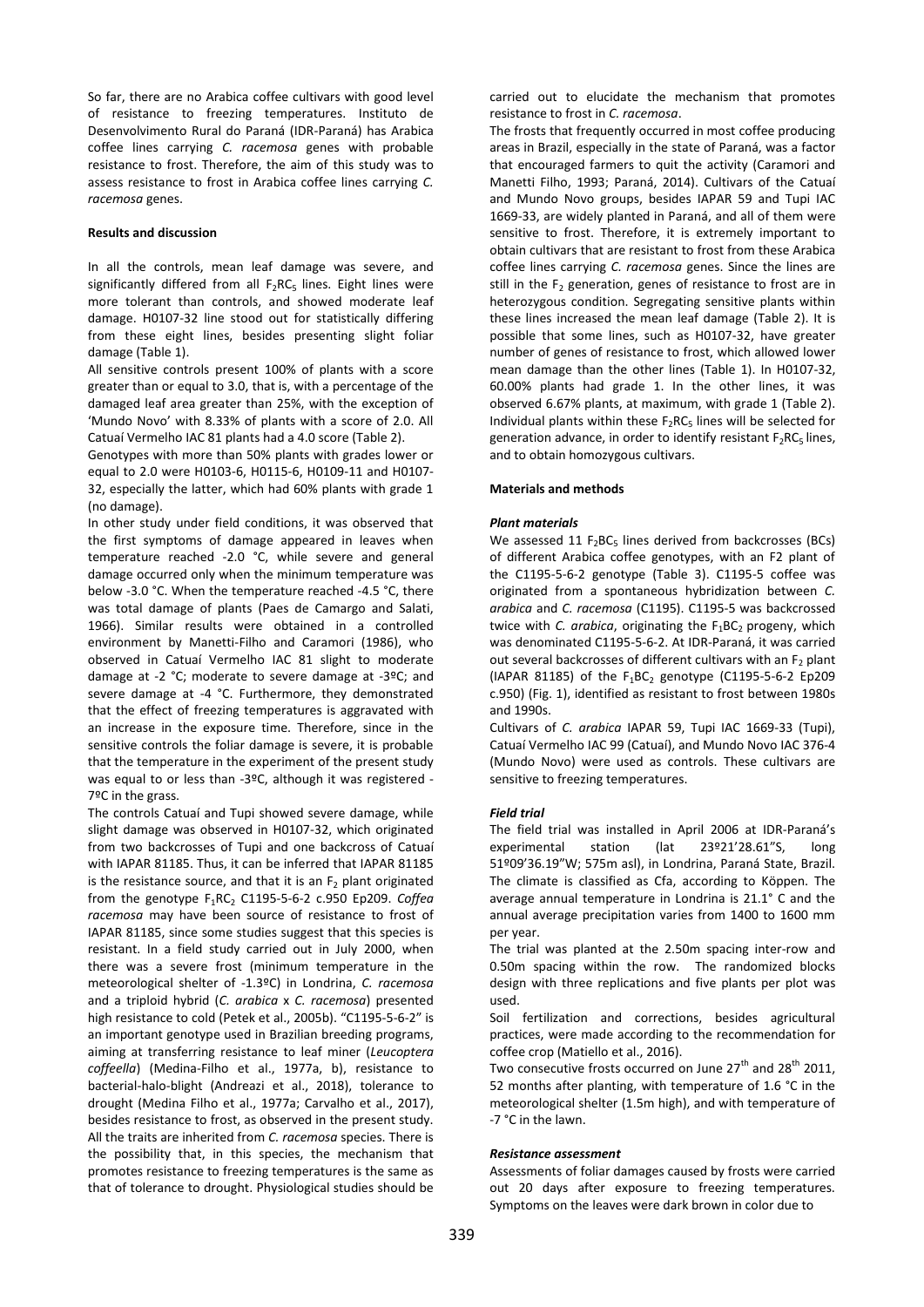**Table 1.** Mean grades of foliar damage and damage level in Arabica coffee genotypes with *Coffea racemosa* introgression, assessed 20 days after two consecutive frosts, which occurred on June  $27<sup>th</sup>$  and  $28<sup>th</sup>$ , 2011, in Londrina, PR, Brazil.

| Genotypes                               | Means <sup>(1)</sup> | Damage   |
|-----------------------------------------|----------------------|----------|
| H0107-32                                | 1.40a                | Slight   |
| H0103-6                                 | 2.13 <sub>b</sub>    | Moderate |
| H0115-6                                 | 2.27 <sub>b</sub>    | Moderate |
| H0109-11                                | 2.33 <sub>b</sub>    | Moderate |
| H0105-11                                | 2.60c                | Moderate |
| H0118-20                                | 2.67c                | Moderate |
| H0108-4                                 | 2.80c                | Moderate |
| H0102-16                                | 2.78c                | Moderate |
| H0121-40                                | 2.80c                | Moderate |
| H0120-11                                | 2.93c                | Moderate |
| H0117-8                                 | 3.13c                | Severe   |
| 'Mundo Novo IAC 376-4' (2)              | 3.33d                | Severe   |
| 'IAPAR 59' $(2)$                        | 3.32d                | Severe   |
| 'Tupi IAC 1669-33' (2)                  | 3.53d                | Severe   |
| 'Catuaí Vermelho IAC 81' <sup>(2)</sup> | 4.00 d               | Severe   |
| Mean                                    | 2.80                 |          |
| <b>CV</b>                               | 14.29%               |          |

 $\frac{(1)}{N}$ Means followed by the same letter do not differ at 5% probability by the Scott Knott test. Data processed in log (x).  $<sup>(2)</sup>$  Controls sensitive to freezing temperatures.</sup>



Fig 1. Pedigree of the coffee genotype IAPAR 81185. BC = backcross.

| Table 2. Percentage of plants according to the grades (1 to 5) of foliar damage in $F_2BC_5$ lines of Arabica coffee carrying Coffea |  |
|--------------------------------------------------------------------------------------------------------------------------------------|--|
| racemosa genes, assessed after two consecutive frosts in June 2011 (Londrina, PR, Brazil).                                           |  |

| Genotypes                         | Plants according to the grades of leaf damage% |                |       |                          |   |
|-----------------------------------|------------------------------------------------|----------------|-------|--------------------------|---|
|                                   | $\mathbf{1}$                                   | $\overline{2}$ | 3     | $\overline{4}$           | 5 |
| H0102-16                          | ٠                                              | 21.43          | 78.57 |                          |   |
| H0103-6                           | -                                              | 86.67          | 13.33 |                          |   |
| H0105-11                          | -                                              | 40.00          | 60.00 |                          |   |
| H0107-32                          | 60.00                                          | 40.00          | ۰.    | $\overline{\phantom{a}}$ |   |
| H0108-4                           | -                                              | 33.33          | 53.34 | 13.33                    |   |
| H0109-11                          | 6.67                                           | 53.33          | 40.00 |                          |   |
| H0115-6                           | 6.67                                           | 60.00          | 33.33 |                          |   |
| H0118-20                          | 6.67                                           | 26.66          | 60.00 | 6.67                     |   |
| H0120-11                          | -                                              | 6.67           | 93.33 | ۰.                       | ۰ |
| H0117-8                           | -                                              | 20.00          | 46.67 | 33.33                    |   |
| H0121-40                          | ۰                                              | 20.00          | 80.00 |                          |   |
| 'IAPAR 59' (1)                    |                                                |                | 71.43 | 28.57                    |   |
| 'Catuaí V. IAC 81' <sup>(1)</sup> | ۰                                              |                | ٠     | 100.00                   |   |
| 'Tupi IAC 1669-33' (1)            | -                                              |                | 50.00 | 50.00                    |   |
| 'Mundo Novo IAC 376-4' (1)        | -                                              | 8.33           | 50.00 | 41.67                    |   |

<sup>(1)</sup> Controls sensitive to freezing temperatures.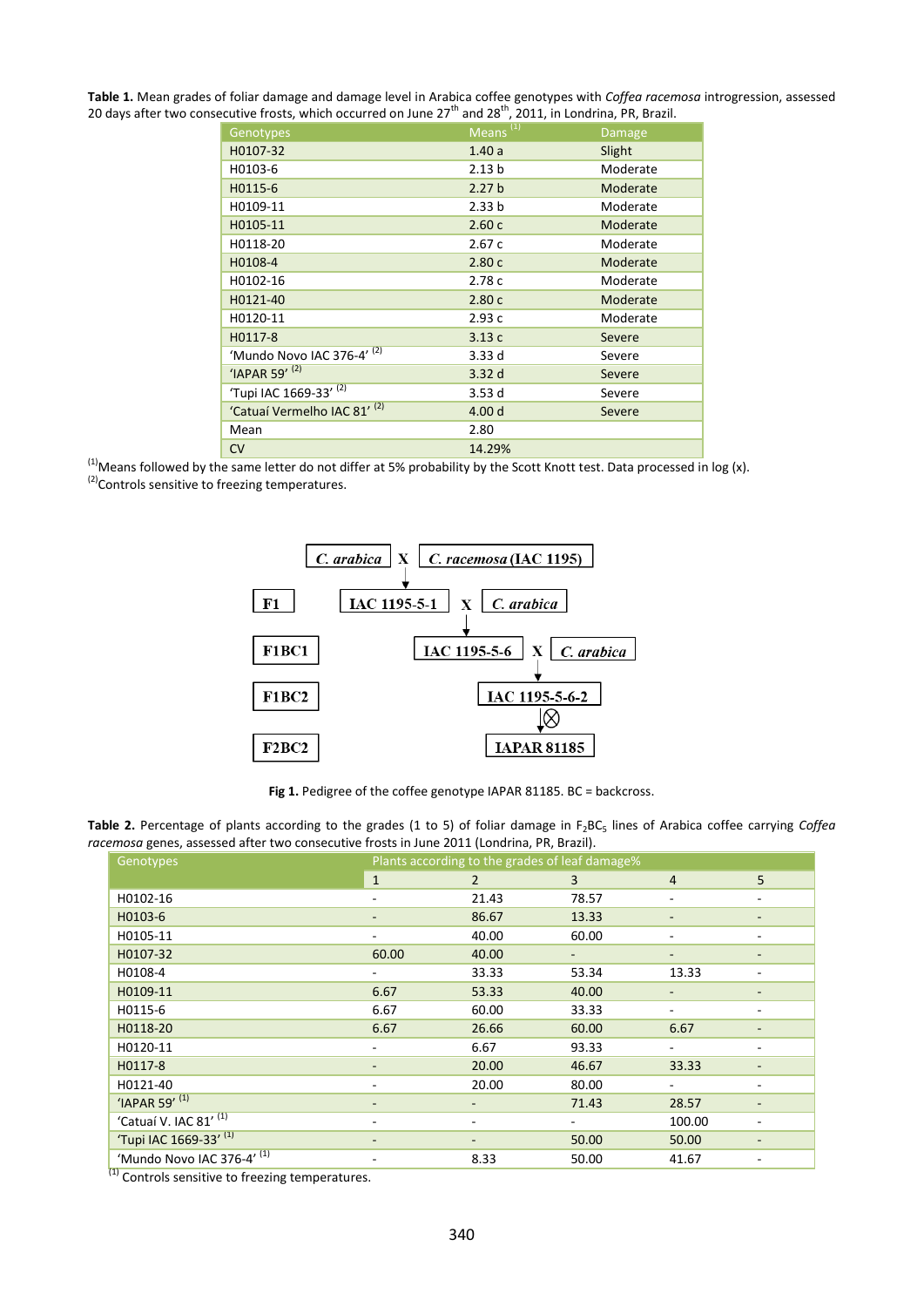**Table 3.** *Coffea arabica* genotypes with *C. racemosa* introgression and sensitive controls assessed for resistance to frost in Londrina, PR, Brazil, 2011.

| Genotypes                | Description <sup>(1)</sup>                                                   |
|--------------------------|------------------------------------------------------------------------------|
| H0102-16                 | $F2$ of 'Tupi' x ['Tupi' x (IAPAR 81185 x 'Tupi')]                           |
| H0103-6                  | F <sub>2</sub> of 'Icatu 3282' x ['Tupi' x (IAPAR 81185 x 'Tupi')]           |
| H0105-11                 | F <sub>2</sub> of 'Catuaí IAC 81' x ['Tupi' x (IAPAR 81185 x 'Tupi')]        |
| H0107-32                 | F <sub>2</sub> of 'Catuaí IAC 81' x ['Tupi' x (IAPAR 81185 x 'Tupi')]        |
| H0108-4                  | F <sub>2</sub> of 'Acaiá' x ['Tupi' x (IAPAR 81185 x 'Tupi')]                |
| H0109-11                 | F <sub>2</sub> of 'IPR 98' x ['Tupi' x (IAPAR 81185 x 'Tupi')]               |
| H0115-6                  | F <sub>2</sub> of ("Etiópia" x "Catuaí") x ['Tupi' x (IAPAR 81185 x 'Tupi')] |
| H0118-20                 | F <sub>2</sub> of ("Etiópia" x "Catuaí") x ['Tupi' x (IAPAR 81185 x 'Tupi')] |
| H0120-11                 | $F2$ of 'Tupi' x ['Tupi' x (IAPAR 81185 x 'Tupi')]                           |
| H0117-8                  | F <sub>2</sub> of 'IPR 104' x ['Tupi' x (IAPAR 81185 x 'Tupi')]              |
| H0121-40                 | F <sub>2</sub> of 'IPR 104' x ['Tupi' x (IAPAR 81185 x 'Tupi')]              |
| 'IAPAR 59'               | "Villa Sarchi CIFC 971/10" x "Híbrido de Timor CIFC 832/2"                   |
| 'Catuaí Vermelho IAC 81' | "Caturra" x "Mundo Novo"                                                     |
| 'Tupi IAC 1669-33'       | "Villa Sarchi CIFC 971/10" x "Híbrido de Timor CIFC 832/2"                   |
| 'Mundo Novo IAC 376-4'   | "Bourbon" x "Sumatra"                                                        |

<sup>(1)</sup> IAPAR 81185 = F<sub>2</sub> plant of the genotype F<sub>1</sub>BC<sub>2</sub> C1195-5-6-2 c.950 Ep209, originated from the crossing [(Coffea arabica x C. *racemosa* C1195) x *C. arabica*] x *C. arabica*; 'Tupi' = 'Tupi IAC 1669-33'; 'Catuaí IAC 81' = 'Catuaí Vermelho IAC 81'; 'Icatu 3282' = 'Icatu Precoce IAC 3282'; 'Acaiá' = 'Acaiá IAC 474/4'.

cell damage from frost. Foliar damages were scored using grades ranging from 1 to 5 (modified Manetti-Filho and Caramori, 1986), where: grade  $1 =$  no damage; grade  $2 =$ from  $0.01$  to  $25.00\%$  damaged leaf area; grade  $3 = from$ 25.01 to 50.00% damaged leaf area; grade  $4 =$  from 50.01 to 75.00% damaged leaf area; and 5 grade = from 75.01 to 100.00% damaged leaf area. Levels of foliar damage were classified according to the mean grade of the assessments, where: 1.00 = no damage; 1.01 to 2.00 = slight damage; 2.01 to 3.00 = moderate damage; 3.01 to 4.00 = severe damage; 4.01 to 5.00 = very severe damage, with death of plants (modified Caramori et al., 2002).

### *Statistical analysis*

Data of foliar damage were subjected to analysis of variance (ANOVA) and mean clustering by the Scott-Knott 5% test, using the SISVAR statistical program (Ferreira, 2011). Data were transformed into log (x) to meet the assumptions of homogeneity of variance and normality of data.

### **Conclusion**

Arabica coffee lines with introgression of *C. racemosa* derivatives from C1195-5-6-2 were more resistant to frost than Arabica coffee cultivars IAPAR 59, Tupi IAC 1669-33, Catuaí Vermelho IAC 99 and Mundo Novo IAC 376-4. Leaf damages were slight for the most resistant line H0107- 32, while in sensitive controls the damages were severe.

#### **Acknowledgments**

We thank Conselho Nacional de Desenvolvimento Científico e Tecnológico (CNPq) for the scholarship granted and Consórcio Pesquisa Café for the financial support to this research.

### **References**

Andreazi E, Sera GH, Sera T, Fonseca IC de B, Carducci FC, Shigueoka LH, Santos WG dos, Pereira CTM (2018) Resistance to bacterial halo blight in Arabica coffee lines derivative from the genotype C1195-5-6-2 under natural infection conditions. Crop Breed Appl Biotech. 18:110-115.

- Androcioli-Filho A, Siqueira R, Caramori PH, Pavan MA, Sera T, Soderholm PK (1986) Frost injury and performance of coffee at 23ºS in Brazil. Exp Agricul. 22:71-74.
- Caramori LPC, Caramori PH, Manetti Filho J (2002) Effect of leaf water potential on cold tolerance of *Coffea arabica* L. Braz Arch Bio Tech. 45:439-443.
- Caramori PH, Manetti Filho J (1993) Proteção dos cafeeiros contra geadas: Circular técnica, 79. IAPAR, Londrina, 28p.
- Carvalho FG, Sera GH, Andreazi E, Sera T, Fonseca IC de B, Carducci FC, Shigueoka LH, Holderbaum MM, Costa KC (2017) Tolerância ao déficit hídrico em mudas de genótipos de café portadores de genes de diferentes espécies. Coffee Sci. 12:156-163.
- Damatta FM, Ramalho JDC (2006) Impacts of drought and temperature stress on coffee physiology and production: a review. Braz J Plant Phys. 18:55-81.
- Ferreira DF (2011) Sisvar: a computer statistical analysis system. Ciência Agrotec. 35:1039-1042.
- Jouve L, Engelmann F, Noirot M, Charrier A (1993) Evaluation of biochemical markers (sugar, proline, malonedialdehyde and ethylene) for cold sensitivity in microcuttings of two coffee species. Plant Sci. 91:109-116.
- Manetti Filho J, Caramori PH (1986) Desenvolvimento de uma câmara para simulação de temperaturas baixas. Pesqu Agropec Brasil. 21:1005-1008.
- Matiello JB, Santinato R, Almeida SR, Garcia AWR (2016) Cultura de café no Brasil: Manual de recomendações. ed. 2015. Futurama Editora, Varginha, MG.
- Medina Filho HP, Carvalho A, Medina DM (1977a) Germoplasma de *Coffea racemosa* e seu potencial no melhoramento do cafeeiro. Bragantia 36:43-46.
- Medina-Filho HP, Carvalho A, Monaco LC (1977b) Melhoramento do cafeeiro. XXXVII. Observações sobre a resistência do cafeeiro ao bicho mineiro. Bragantia 36:131- 137.
- Paes de Camargo A, Salati E (1966) Determinação da temperatura letal de folhagem de cafeeiro em noite de geada. Bragantia 25:61-63.